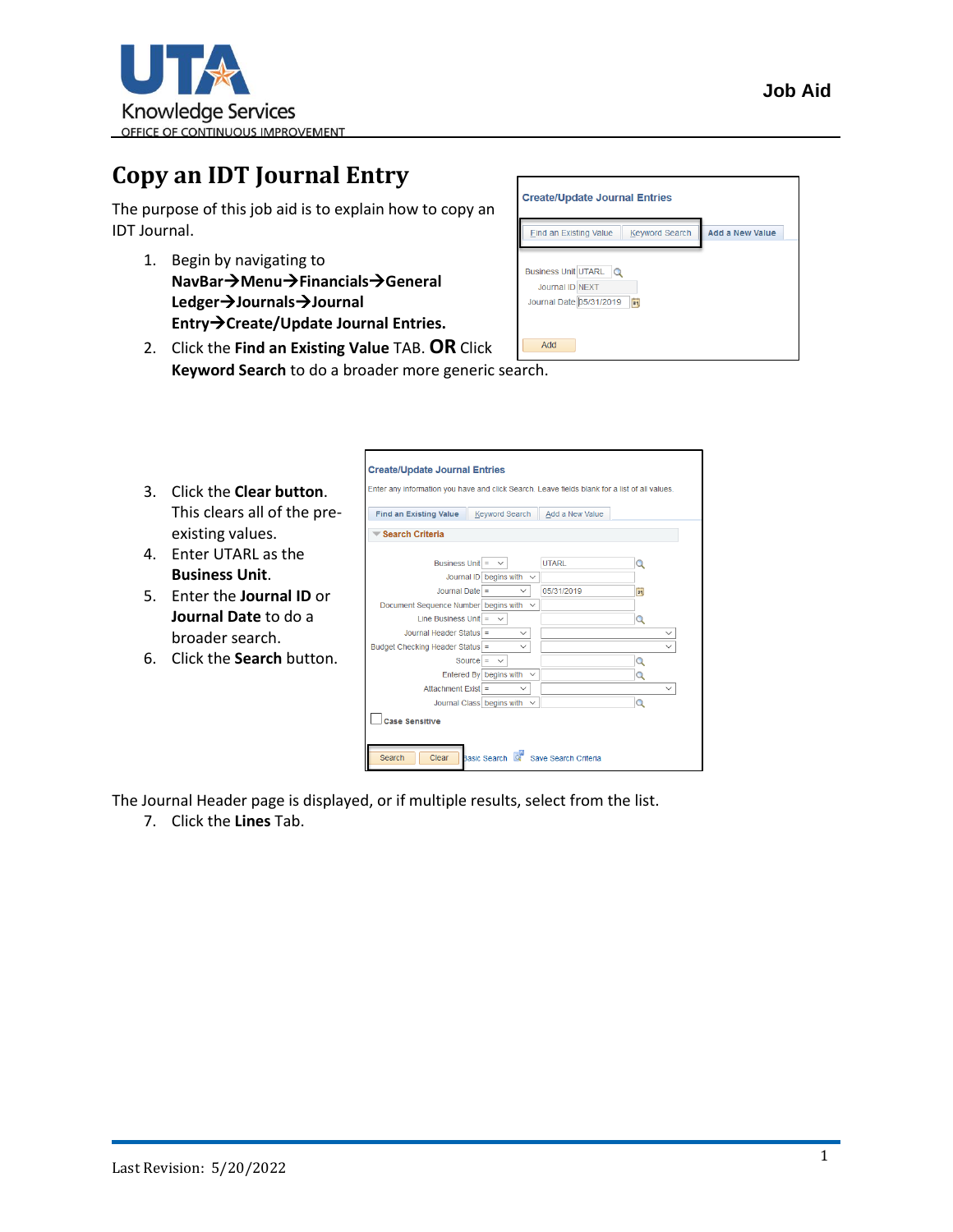

| Errors<br>Header<br><b>Totals</b><br>Lines       | Approval                                                                 |                                                                          |
|--------------------------------------------------|--------------------------------------------------------------------------|--------------------------------------------------------------------------|
| <b>Unit UTARL</b>                                | Journal ID 0000199440                                                    | Date 05/31/2019                                                          |
|                                                  | Long Description Gasoline Fuel charges                                   | Þ<br>.:i                                                                 |
|                                                  | 233 characters remaining                                                 |                                                                          |
| *Ledger Group ACTUALS                            |                                                                          | Adjusting Entry Non-Adjusting Entry<br>$\checkmark$                      |
| Ledger                                           |                                                                          | <b>Fiscal Year</b><br>2019                                               |
| *Source IDT                                      |                                                                          | Period<br>9                                                              |
| <b>Reference Number</b>                          |                                                                          | ADB Date 05/31/2019                                                      |
| <b>Journal Class</b>                             | $\Omega$                                                                 |                                                                          |
| <b>Transaction Code GENERAL</b>                  | $\mathbf Q$                                                              | <b>Auto Generate Lines</b>                                               |
|                                                  |                                                                          | Save Journal Incomplete Status                                           |
| <b>SJE Type</b>                                  | $\checkmark$                                                             | Autobalance on 0 Amount Line                                             |
|                                                  | Currency Defaults: USD / CRRNT / 1                                       |                                                                          |
|                                                  | Attachments (0)                                                          | <b>CTA</b>                                                               |
|                                                  | Reversal: Do Not Generate Reversal                                       | <b>Commitment Control</b>                                                |
| Entered By 6001363564                            |                                                                          | <b>Tamara Ticknor</b>                                                    |
|                                                  | Entered On 06/03/2019 9:36:08AM<br>Last Updated On 06/03/2019 10:29:31AM |                                                                          |
| <b>日</b> Save<br>o <sup>t</sup> Return to Search | Previous in List<br>ᆌ<br>Next in List                                    | E Notify<br><b>C</b> Refresh<br>$\rightarrow$ Add<br>胭<br>Update/Display |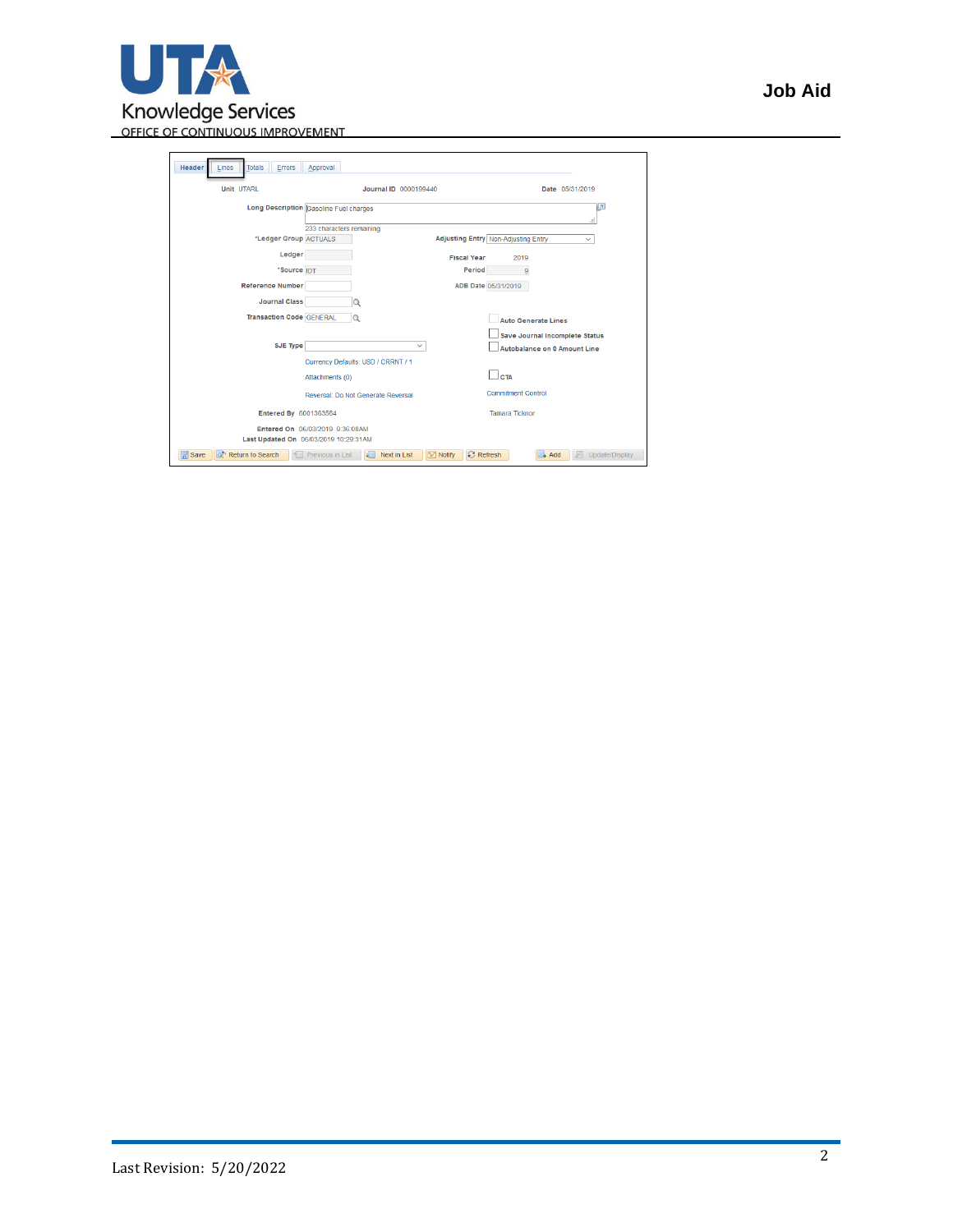

- 8. Click the **Copy Journal** from the Process drop down list.
- 9. Click the **Process** button.

| Unit UTARL                      |                      |                        |                         | <b>Journal ID 0000199440</b> |                 |         |                     | Date 05/31/2019 |                          |                                   | <b>Errors Only</b> |                       |          |                                       |               |  |  |
|---------------------------------|----------------------|------------------------|-------------------------|------------------------------|-----------------|---------|---------------------|-----------------|--------------------------|-----------------------------------|--------------------|-----------------------|----------|---------------------------------------|---------------|--|--|
|                                 | <b>Template List</b> |                        |                         |                              | Search Criteria |         |                     |                 |                          | <b>Change Values</b>              |                    |                       |          |                                       |               |  |  |
|                                 |                      | Inter/IntraUnit        |                         | *Process Copy Journal        |                 |         |                     |                 | $\checkmark$             |                                   | Process            |                       | 国金       | Line 10 $\overline{z}$ $\overline{z}$ |               |  |  |
| $\overline{\phantom{a}}$ Lines  |                      |                        |                         |                              |                 |         |                     |                 |                          |                                   |                    |                       |          | Personalize   Find   2                |               |  |  |
| Select                          | Line                 | *Unit                  |                         | SpeedType                    |                 | Account |                     | Fund            | Dept                     | <b>Cost Center</b>                | Function           |                       | Program  | PC Bus Unit                           | Projec        |  |  |
|                                 |                      | UTARL                  | $\alpha$                |                              |                 | Q 42201 |                     |                 | $Q$ 3105 $Q$ 320105 $Q$  | 310172<br>$\Omega$                | 700                | $\Omega$              | $\alpha$ | $\alpha$                              |               |  |  |
|                                 | $\sqrt{3}$           | <b>UTARL</b>           | $\alpha$                |                              |                 | Q 63007 |                     |                 | Q 4200 Q 315203 Q 470086 |                                   | Q 500              | $\alpha$              | $\alpha$ | $\alpha$                              |               |  |  |
|                                 | 4                    | <b>UTARL</b>           |                         |                              |                 | Q 10505 |                     | 3105            |                          |                                   |                    |                       |          |                                       |               |  |  |
|                                 | 5                    | <b>UTARL</b>           |                         |                              |                 | Q 10505 |                     | 4200            |                          |                                   |                    |                       |          |                                       |               |  |  |
|                                 |                      | $\langle$              |                         |                              |                 |         |                     |                 |                          |                                   |                    |                       |          |                                       | $\rightarrow$ |  |  |
| Lines to add                    | $\mathbf{1}$         | Ŧ<br>$\qquad \qquad =$ | $\overline{\mathbb{D}}$ |                              |                 |         |                     |                 |                          |                                   |                    |                       |          |                                       |               |  |  |
| $\overline{\phantom{a}}$ Totals |                      |                        |                         |                              |                 |         |                     |                 |                          | Personalize   Find   View All   2 |                    |                       |          | First 1 of 1 2 Last                   |               |  |  |
| Unit                            |                      | <b>Total Lines</b>     |                         |                              |                 |         | <b>Total Debits</b> |                 |                          | <b>Total Credits</b>              |                    | <b>Journal Status</b> |          | <b>Budget Status</b>                  |               |  |  |
| <b>UTARL</b>                    | $\overline{4}$       |                        |                         | 1,200.00                     |                 |         |                     |                 | 1,200.00                 |                                   |                    |                       |          | v<br>v                                |               |  |  |

- 10. Leave the default value in the **Journal ID (NEXT) field**. The next available ID will be assigned after the journal is copied.
- 11. The **Journal Date** field will default to the current date. You may change the date if necessary. This date determines the accounting period to which the journal will post.
- 12. Click **OK.**

| <b>Journal Entry Copy</b>                                                                                                                                                                                                                                     |                                                                                                                      |                                                                                                                       |
|---------------------------------------------------------------------------------------------------------------------------------------------------------------------------------------------------------------------------------------------------------------|----------------------------------------------------------------------------------------------------------------------|-----------------------------------------------------------------------------------------------------------------------|
| <b>Business Unit UTARL</b><br>Journal ID NEXT<br>Journal Date 06/04/2019<br>$\overline{31}$<br><b>ADB Date</b><br><b>Currency Effective Date</b><br>$ \mathbf{H} $                                                                                            | Copy From ID 0000199440<br>Ledger<br>New Ledger<br><b>Document Type</b>                                              | Copy From Date 05/31/2019<br><b>Reverse Signs</b><br><b>Recalculate Budget Date</b><br>Save Journal Incomplete Status |
| <b>Reversal Date</b><br>Do Not Generate Reversal<br>$\sqrt{}$ Beginning of Next Period<br>End of Next Period<br>$\cup$ Next Day<br>$\cup$ Adjustment Period<br>$\cup$ On Date Specified By User<br><b>Adjustment Period</b><br>Q<br>E<br><b>Reversal Date</b> | <b>ADB Reversal Date</b><br><b>Same As Journal Reversal</b><br>On Date Specified By User<br><b>ADB Reversal Date</b> |                                                                                                                       |
| Cancel<br>Refresh<br>OK                                                                                                                                                                                                                                       |                                                                                                                      |                                                                                                                       |